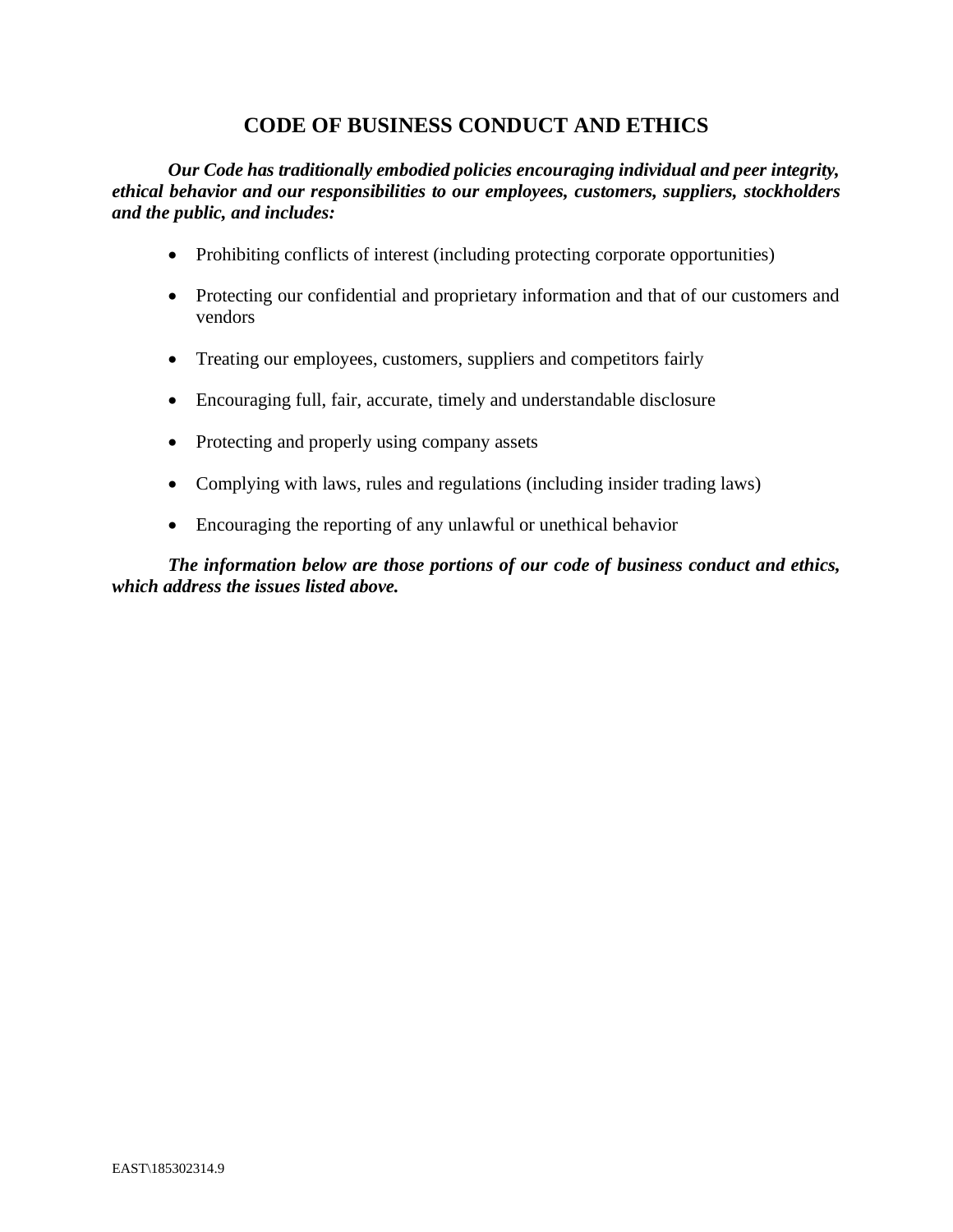### **Transmittal letter from CFO and VP of People**

### **A Message About our Code of Business Conduct:**

To All Officers, Directors and Employees:

One of our company's most valuable assets is its integrity. Protecting this asset is the job of everyone at Fast Radius. To that end, we have established a Code of Business Conduct and Ethics. The Code applies to every officer, director and employee. We also expect that those with whom we do business (including our agents, consultants, suppliers and customers) will also adhere to the Code. Our Code is designed to help you comply with the law and maintain the highest standards of ethical conduct. The Code does not cover every issue that may arise, but it sets out basic principles and a methodology to help guide you in the attainment of this common goal.

All officers, directors and employees of Fast Radius must carry out their duties in accordance with the policies set forth in this Code and with applicable laws and regulations. To the extent that other Fast Radius policies and procedures conflict with this Code, you should follow this Code. Any violation of applicable law or any deviation from the standards embodied in this Code will result in disciplinary action up to and including termination. Disciplinary action also may apply to an employee's supervisor who directs or approves the employee's improper actions, or is aware of those actions but does not act appropriately to correct them. In addition to imposing its own discipline, Fast Radius may also bring suspected violations of law to the attention of the appropriate law enforcement personnel. If you become aware of a situation which you believe may violate or lead to a violation of this Code, follow the procedures described in Sections 9 and 10 of the Code.

> Prith Gandhi Chief Financial Officer

Heather Baker Vice President of People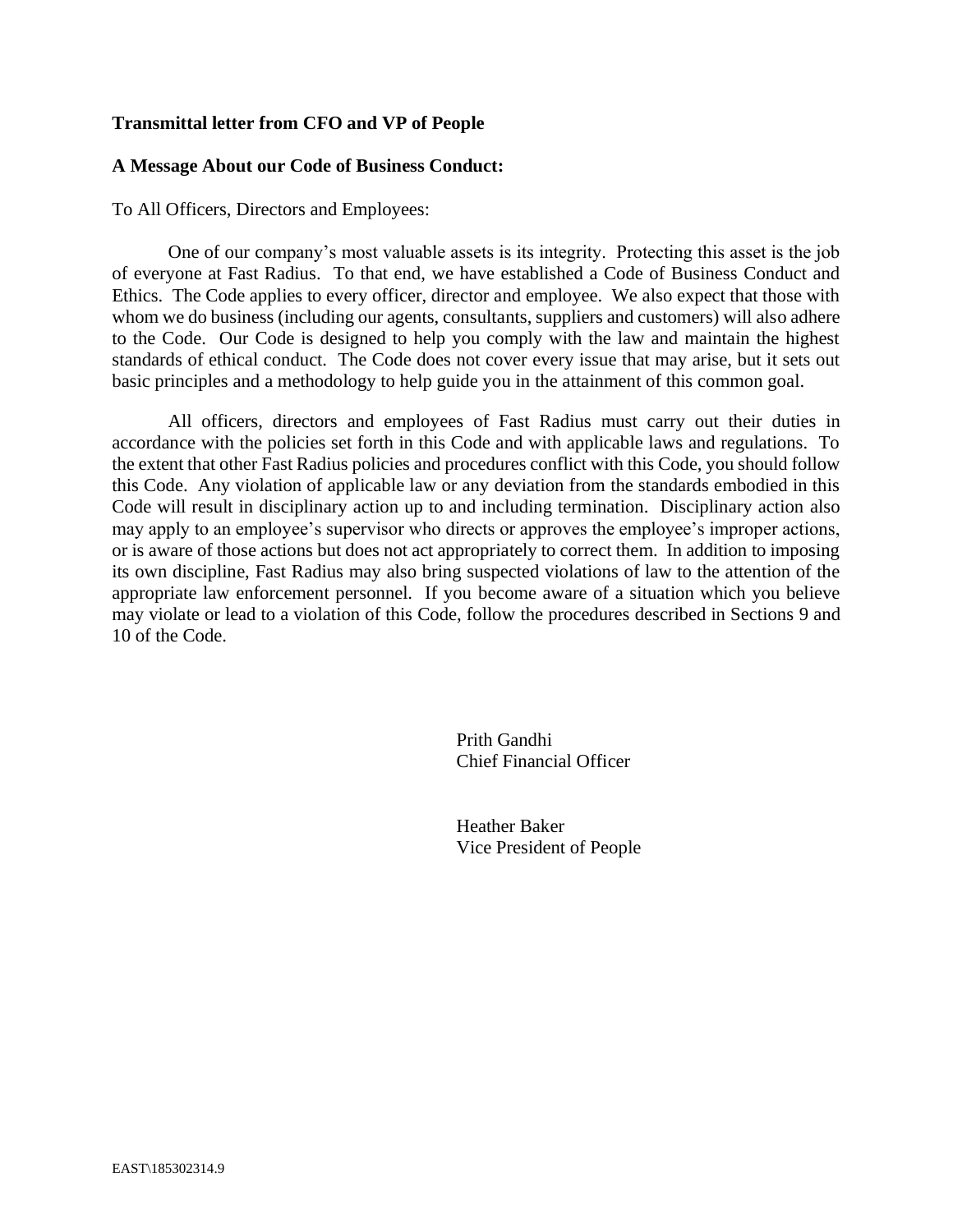# **FAST RADIUS, INC.**

#### **CODE OF BUSINESS CONDUCT AND ETHICS**

### **1. Policy Statement**

The Nasdaq rules require that Fast Radius, Inc. (the "*Company*") provide a code of conduct for all of its directors, officers and employees. The Company is committed to being a good corporate citizen. The Company's policy is to conduct its business affairs honestly and in an ethical manner. That goal cannot be achieved unless you individually accept your responsibility to promote integrity and demonstrate the highest level of ethical conduct in all of your activities. Activities that may call into question the Company's reputation or integrity should be avoided. The Company understands that not every situation is black and white. The key to compliance with this Code of Business Conduct and Ethics (this "*Code*") is exercising good judgment. This means following the spirit of this Code and the law, doing the "right" thing and acting ethically even when the law is not specific. When you are faced with a business situation where you must determine the right thing to do, you should ask the following questions:

- Am I following the spirit, as well as the letter, of any law or Company policy?
- Would I want my actions reported on *60 Minutes*?
- What would my family, friends or neighbors think of my actions?
- Will there be any direct or indirect negative consequences for the Company?

Managers set an example for other employees and are often responsible for directing the actions of others. Every manager and supervisor is expected to take necessary actions to ensure compliance with this Code, to provide guidance and assist employees in resolving questions concerning this Code and to permit employees to express any concerns regarding compliance with this Code. No one has the authority to order another employee to act in a manner that is contrary to this Code.

### **2. Compliance with Laws and Regulations**

# **The Company seeks to comply with both the letter and spirit of the laws and regulations in all countries in which it operates.**

The Company is committed to full compliance with the laws and regulations of the cities, states and countries in which it operates. You must comply with all applicable laws, rules and regulations in performing your duties for the Company. Numerous federal, state and local laws and regulations define and establish obligations with which the Company, its employees and agents must comply. Under certain circumstances, local country law may establish requirements that differ from this Code. You are expected to comply with all local country laws in conducting the Company's business. If you violate these laws or regulations in performing your duties for the Company, you not only risk individual indictment, prosecution and penalties, as well as civil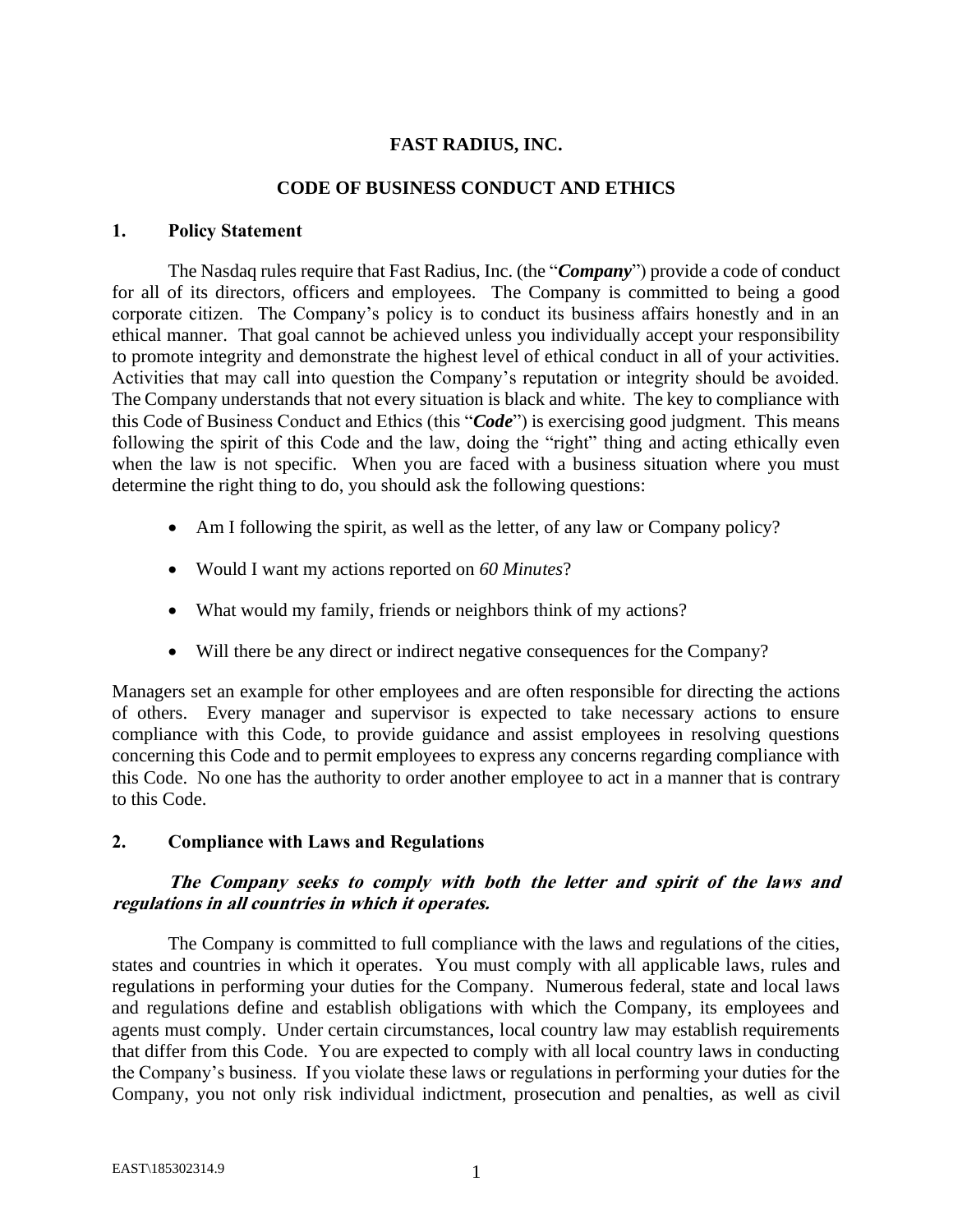actions and penalties, you also subject the Company to the same risks and penalties. If you violate these laws in performing your duties for the Company, you may be subject to immediate disciplinary action, including possible termination of your employment or affiliation with the Company. The laws, rules, and regulations that impact the Company's fundamental business operations include the following:

• Antitrust Laws. U.S. antitrust laws seek to protect consumers and competitors by prohibiting unfair business practices and promoting competition. Generally, that means you cannot share, or enter into contracts or other agreements with competitors that include, pricing or other information that could be construed as you seeking an unfair, competitive advantage. Violations of antitrust laws may result in severe penalties against the Company (and you), so you should seek guidance from the General Counsel of the Company regarding any questions you may have concerning compliance with antitrust laws.

• Health, Safety and Environment. The Company works to conduct its business activities and operations in a manner that promotes protection of people and the environment to the extent practicable. Employees are responsible for complying with all applicable laws, rules and regulations governing health, safety and the environment.

• Fair Employment Practices. The Company strives to maintain a work environment in which all individuals are treated with respect and dignity. Every individual has the right to work in a professional atmosphere that promotes equal employment opportunities and where discriminatory practices, including harassment, are prohibited. Please review our employee handbook and related policies that outline our standards expectations for employees.

• Foreign Corrupt Practices and Anti-Bribery Laws. The Company has a "zero tolerance" policy and strictly prohibits all forms of bribery and corruption, regardless of whether they involve a public official or a private person. Bribery and corruption are antithetical to the Company's commitment to operating with the utmost integrity and transparency and are also prohibited under the laws of most countries around the world.

• Insider Trading. Under federal and state securities laws, it is illegal to trade in the securities of a company while in possession of material non-public information about that company. It is an employee's responsibility to comply with these laws and not to share material nonpublic information. Please see the Company's Insider Trading Policy for more information about our policies and procedures relating to insider trading.

• Relationships in the Workplace. Intimate, romantic or close family relationships among employees in the same reporting chain can create real or potential conflicts of interest, lead to a perception of bias or favoritism, impair job performance and adversely affect other employees. Unless the Vice President of People has been notified and consents in writing, an employee in an intimate, romantic, or close family relationship with another employee: may not be at any level above or below the other employee in a reporting chain, may not be in a role that requires working regularly and closely with the other employee, or may not be in a role that affects the other employee's performance evaluation, compensation or other terms and conditions of employment. Employees must promptly notify Human Resources when they become aware that they have (or will have) an intimate, romantic or close family relationship with any employee who works directly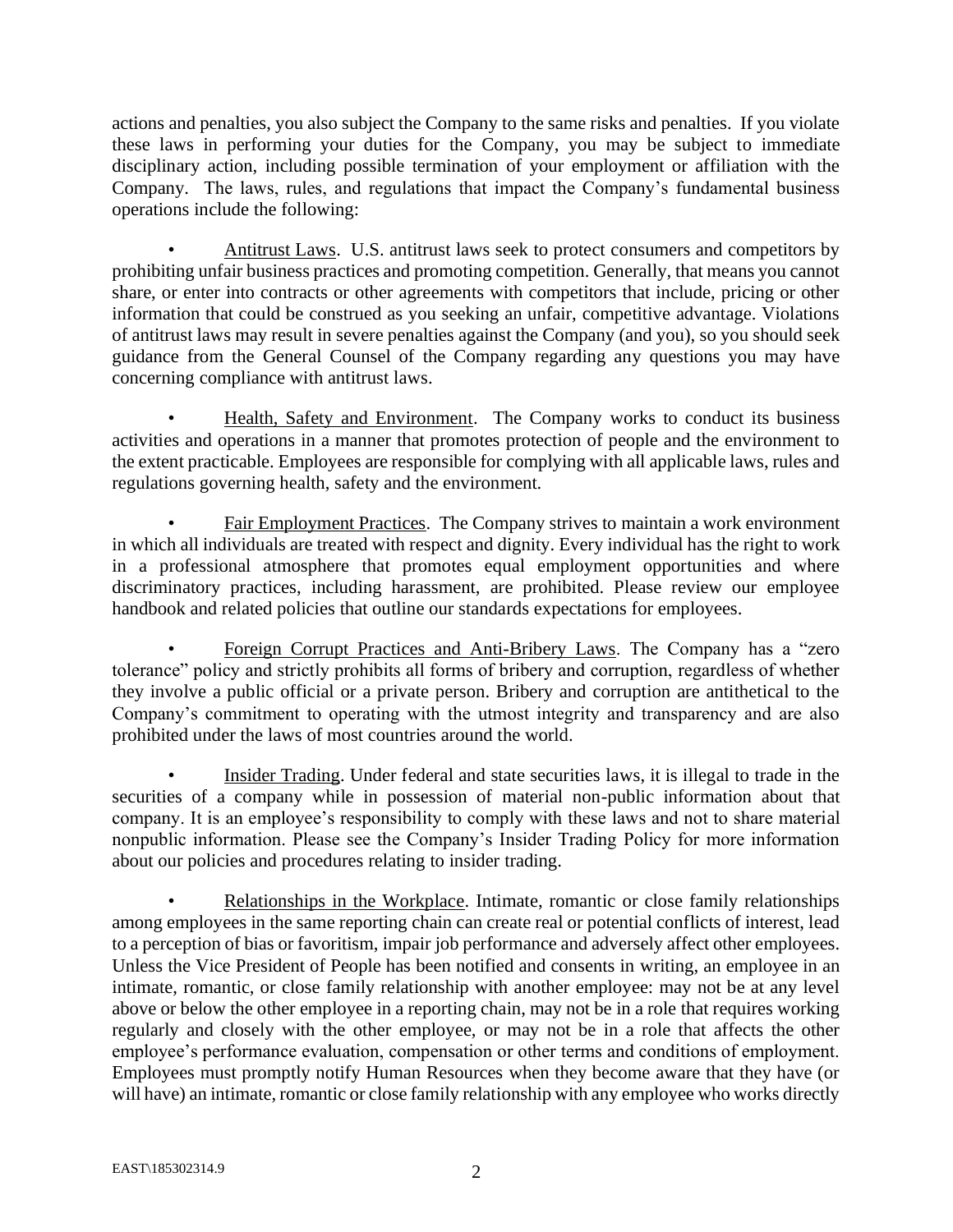or indirectly under their supervision or over whom they have decision-making authority regarding hiring, performance evaluation, retention, advancement, promotion, or changes to compensation or benefits.

• International Business Laws. U.S. laws prohibit payment of any money or anything of value to a foreign official, foreign political party (or official thereof), or any candidate for foreign political office for the purposes of obtaining, retaining, or directing of business. If, as part of your work for the Company, you are dealing with companies or individuals outside the U.S., you are required to comply with U.S laws, rules, and regulations that apply to any of your activities outside of the United States. These laws, rules, and regulations include:

- o Travel, customs and export controls;
- o Antiboycott regulations;
- o Anti-money laundering; and
- o U.S. embargoes and economic sanctions.

As explained below, you should always consult your manager or the General Counsel of the Company with any questions about the legality of you or your colleagues' conduct.

### **3. Full, Fair, Accurate, Timely and Understandable Disclosure**

It is of paramount importance to the Company that all disclosure in reports and documents that the Company files with, or submits to, the Securities and Exchange Commission (the "*SEC*"), and in other public communications made by the Company is full, fair, accurate, timely and understandable. You must take all steps available to assist the Company in fulfilling these responsibilities consistent with your role within the Company. In particular, you are required to provide prompt and accurate answers to all inquiries made to you in connection with the Company's preparation of its public reports and disclosure.

The Company's Chief Executive Officer ("*CEO*") and Chief Financial Officer ("*CFO*") are responsible for designing, establishing, maintaining, reviewing and evaluating on a quarterly basis the effectiveness of the Company's disclosure controls and procedures (as such term is defined by applicable SEC rules). The Company's CEO, CFO and such other Company officers designated from time to time by the Audit Committee of the Board of Directors shall be deemed to be the "Senior Officers" of the Company. Senior Officers shall take all steps necessary or advisable to ensure that all disclosure in reports and documents filed with or submitted to the SEC, and all disclosure in other public communication made by the Company, is full, fair, accurate, timely and understandable.

Senior Officers are also responsible for establishing and maintaining adequate internal control over financial reporting to provide reasonable assurance regarding the reliability of financial reporting and the preparation of financial statements for external purposes in accordance with generally accepted accounting principles. Senior Officers will take all necessary steps to ensure compliance with established accounting procedures, the Company's system of internal controls and generally accepted accounting principles. Senior Officers will ensure that the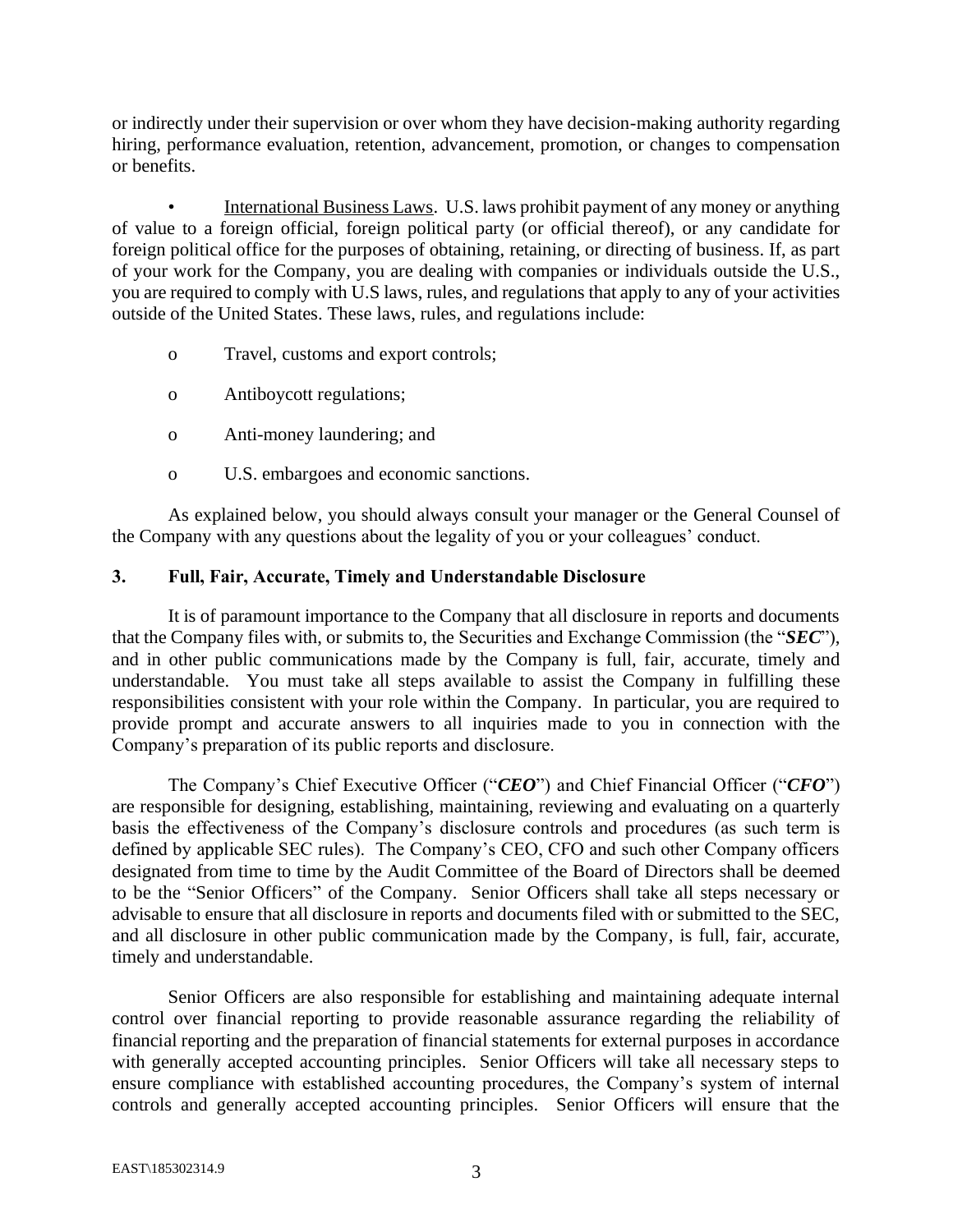Company makes and keeps books, records and accounts, which, in reasonable detail, accurately and fairly reflect the transactions and dispositions of the assets of the Company. Senior Officers will also ensure that the Company devises and maintains a system of internal accounting controls sufficient to provide reasonable assurances that:

- transactions are executed in accordance with management's general or specific authorization;
- transactions are recorded as necessary (a) to permit preparation of financial statements in conformity with generally accepted accounting principles or any other criteria applicable to such statements, and (b) to maintain accountability for assets;
- access to assets is permitted, and receipts and expenditures are made, only in accordance with management's general or specific authorization; and
- the recorded accountability for assets is compared with the existing assets at reasonable intervals and appropriate action is taken with respect to any differences, all to permit prevention or timely detection of unauthorized acquisition, use or disposition of assets that could have a material effect on the Company's financial statements.

Any attempt to enter inaccurate or fraudulent information into the Company's accounting system will not be tolerated and will result in disciplinary action, up to and including termination of employment.

### **4. Special Ethics Obligations for Employees with Financial Reporting Responsibilities**

Each Senior Officer bears a special responsibility for promoting integrity throughout the Company. Furthermore, Senior Officers have a responsibility to foster a culture throughout the Company as a whole that ensures the fair and timely reporting of the Company's results of operation and financial condition and other financial information.

Because of this special role, Senior Officers are bound by the following Senior Officer Code of Ethics, and by accepting this Code each agrees that they will:

- perform their duties in an honest and ethical manner;
- handle all actual or apparent conflicts of interest between their personal and professional relationships in an ethical manner;
- take all necessary actions to ensure full, fair, accurate, timely and understandable disclosure in reports and documents that the Company files with, or submits to, government agencies and in other public communications;
- comply with all applicable laws, rules and regulations of federal, state and local governments; and
- proactively promote and be an example of ethical behavior in the work environment.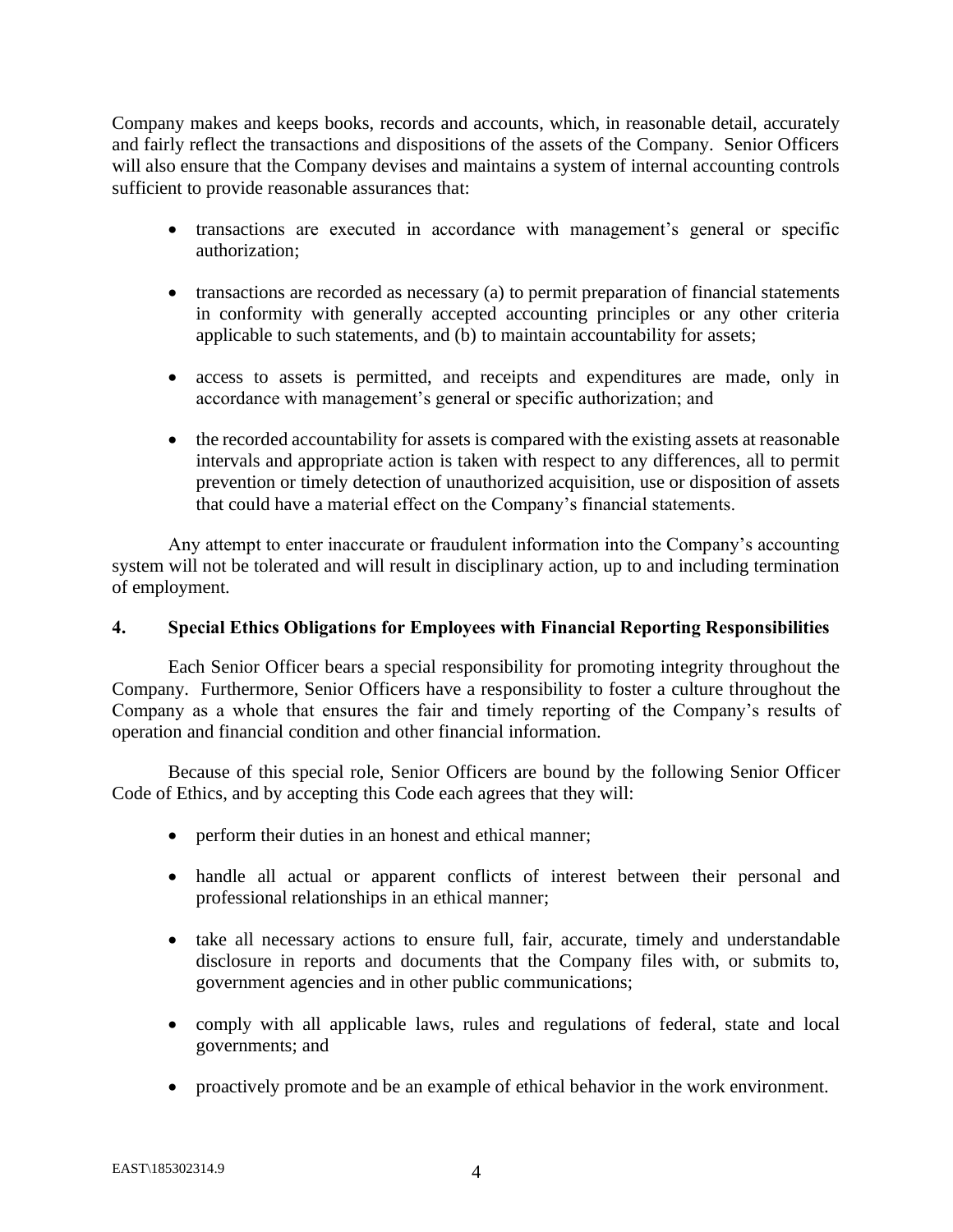### **5. Conflicts of Interest and Corporate Opportunities**

# **You must avoid any situation in which your personal interests conflict or even appear to conflict with the Company's interests. You owe a duty to the Company not to compromise the Company's legitimate interests.**

You shall perform your duties to the Company in an honest and ethical manner. You shall handle all actual or apparent conflicts of interest between your personal and professional relationships in an ethical manner.

You should avoid situations in which your personal, family or financial interests conflict or even appear to conflict with those of the Company. You may not engage in activities that compete with the Company or compromise its interests. You should not take for your own benefit opportunities discovered in the course of employment that you have reason to know would benefit the Company. The following are examples of actual or potential conflicts:

- you, or a member of your family, receive improper personal benefits as a result of your position in the Company;
- you use the Company's property for your personal benefit;
- you engage in activities that interfere with your loyalty to the Company or your ability to perform Company duties or responsibilities effectively;
- you divulge or use the Company's confidential information such as financial data, customer information, or computer programs – for your own personal or business purposes;
- you make gifts or payments, or provide special favors, to customers, suppliers or competitors (or their immediate family members) with a value significant enough to cause the customer, supplier or competitor to make a purchase, or take or forego other action, which is beneficial to the Company and which the customer, supplier or competitor would not otherwise have taken; or
- you are given the right to buy stock in other companies or you receive cash or other payments in return for promoting the services of an advisor, such as an investment banker, to the Company.

When you make business decisions on behalf of the Company, your decisions must be based on uncompromised, objective judgment. You must never accept gifts or other benefits if your business judgment or decisions could be affected. Unsolicited gifts and business courtesies, including meals and entertainment, are permissible if they are customary and commonly accepted business courtesies, are not excessive in value, and are given and accepted without an understanding that you are in any way obligated by your acceptance of the gift. If you are uncertain as to whether acceptance of such a gift is appropriate, you should ask your supervisor, Vice President of People or the General Counsel.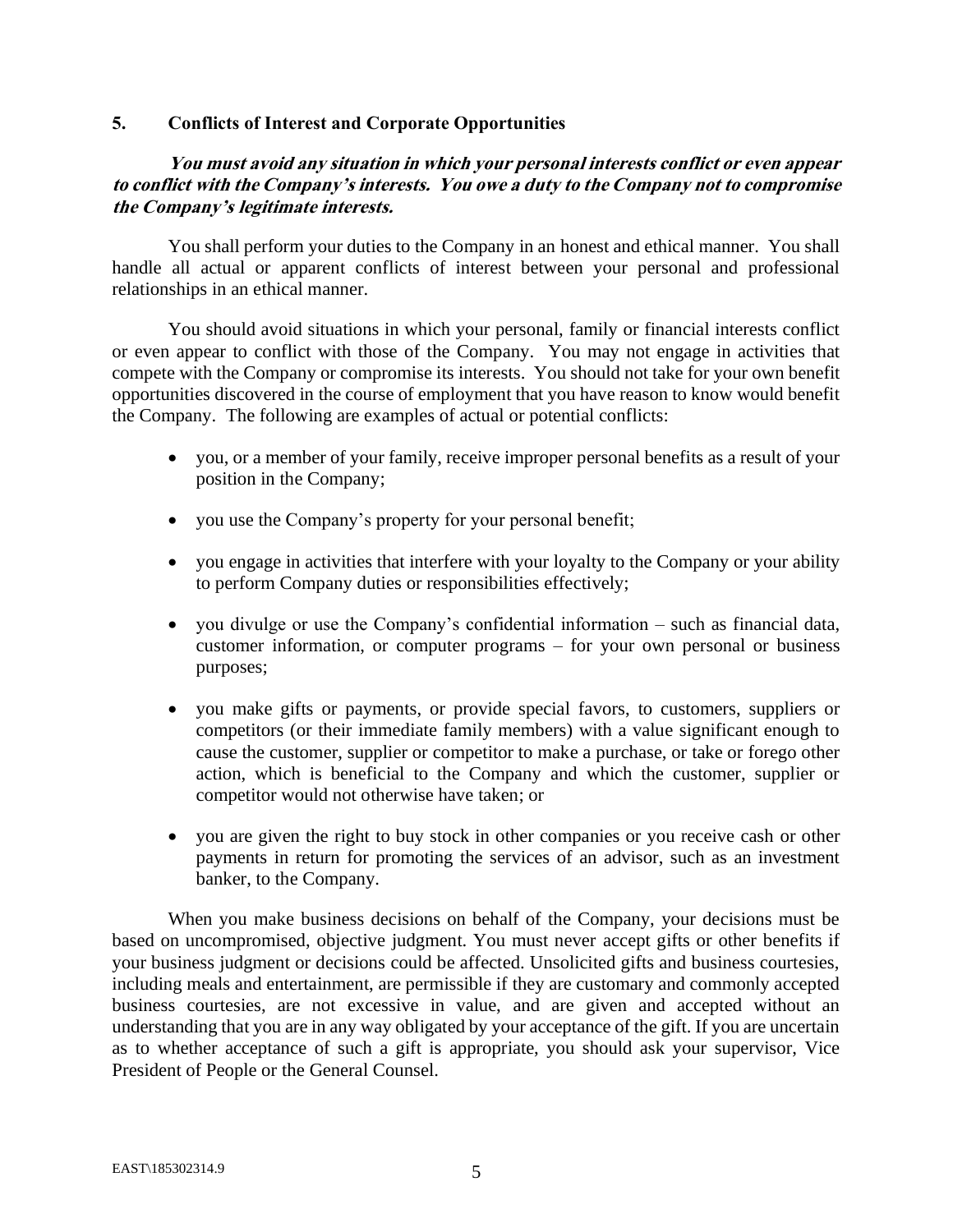Any gifts provided in connection with Fast Radius business must be in accordance with the Company's Gifts & Entertainment policy. Gifts may be given only in compliance with the Foreign Corrupt Practices Act.

Conflicts are not always clear-cut. If you become aware of a conflict described above or any other conflict, potential conflict, or have a question as to a potential conflict, you should consult with your manager or the Company's General Counsel and/or follow the procedures described in Sections 9 and 10 of this Code. If you become involved in a situation that gives rise to an actual conflict, you **must** inform your supervisor or the Company's General Counsel of the conflict.

Notwithstanding the foregoing, in recognition and anticipation that certain directors, principals, officers, employees and/or other representatives of ENNV Holdings, LLC (the "*Sponsor*") and its affiliates may serve as directors, officers or agents of the Company, the Sponsor and its affiliates may now engage and may continue to engage in the same or similar activities or related lines of business as those in which the Company, directly or indirectly, may engage or propose to engage and/or other business activities that overlap with or compete with those in which the Company or any of its affiliates, directly or indirectly, may engage or propose to engage. To the fullest extent permitted by law, none of the Sponsor, its affiliates or any of their respective directors, principals, officers, employees and/or other representatives (the "*Identified Persons*") will have any duty to refrain from, directly or indirectly engaging in the same or similar business activities or lines of business in which the Company or any of its affiliates now engages or proposes to engage or otherwise competing with the Company or any of its affiliates. To the fullest extent permitted by law, no Identified Person will be liable to the Company or its stockholders or to any affiliate of the Company for breach of any fiduciary duty solely by reason of the fact that such Identified Person engages in any such activities. To the fullest extent permitted by law, the Company hereby renounces any interest or expectancy in, or right to be offered an opportunity to participate in, any business opportunity that may be a corporate opportunity for an Identified Person and the Company or any of its affiliates. In the event that any Identified Person acquires knowledge of a potential transaction or other business opportunity that may be a corporate opportunity for itself, herself or himself and the Company or any of its affiliates, such Identified Person will, to the fullest extent permitted by law, have no duty to communicate or offer such transaction or other business opportunity to the Company or any of its affiliates and, to the fullest extent permitted by law, shall not be liable to the Company or its stockholders or to any Affiliate of the Company for breach of any fiduciary duty as a stockholder, director or officer of the Company solely by reason of the fact that such Identified Person pursues or acquires such corporate opportunity for itself, herself or himself, or offers or directs such corporate opportunity to another Person or does not communicate information regarding such corporate opportunity to the Company unless such opportunity is expressly offered to such person solely in his or her capacity as a director or officer of the Company.

### **6. Confidentiality**

**All confidential information concerning the Company obtained by you is the property of the Company and must be protected.**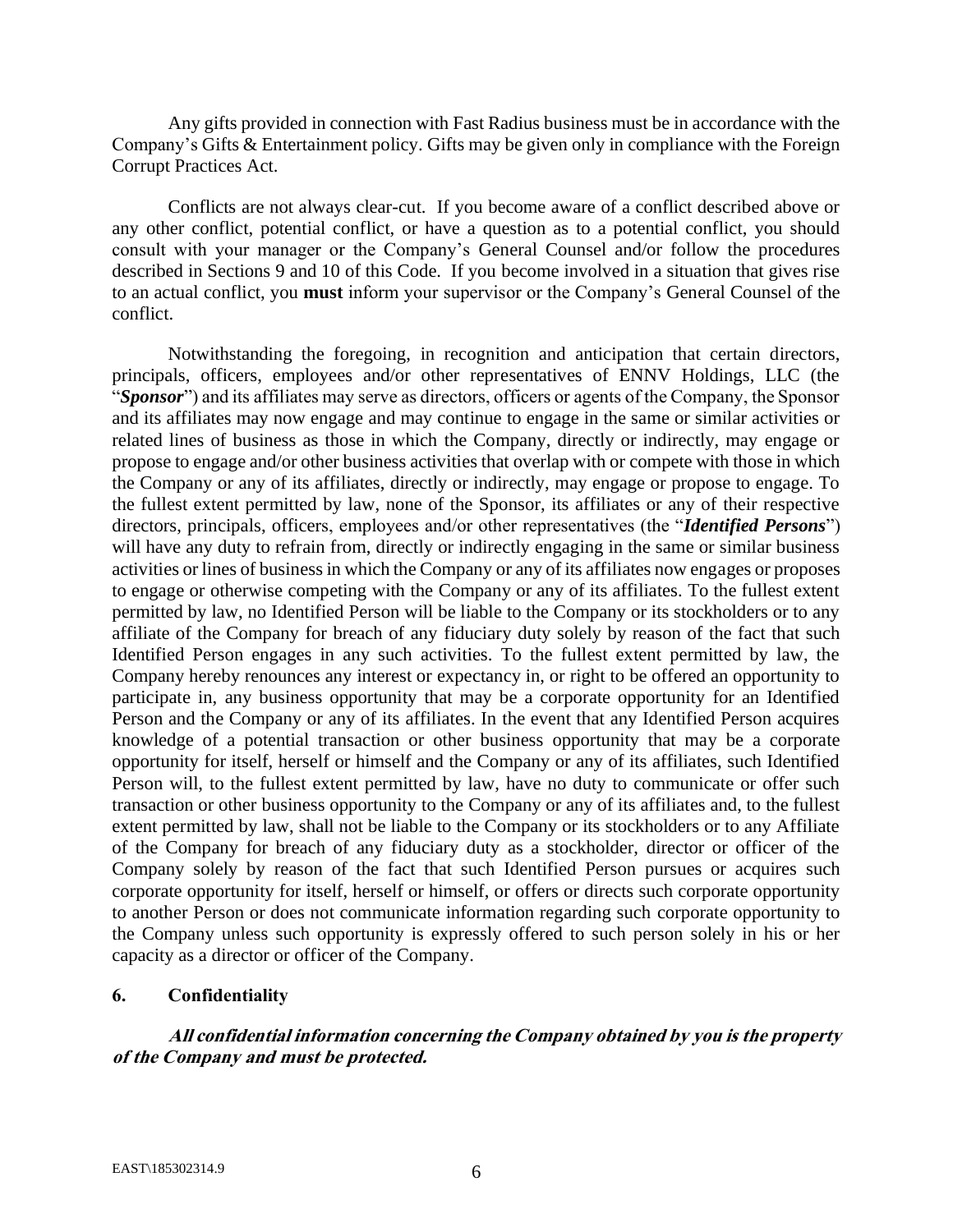You must maintain the confidentiality of information entrusted to you by the Company, its customers, suppliers or partners, except when disclosure is authorized by the Company or required by law. Each employee is also required to execute and abide by the Employee Confidential Information and Inventions Assignment Agreement.

Information that conveys something that is not public about any aspect of our business is considered confidential information. Information can be generated by the Company or may be acquired from another party under conditions of confidentiality. Examples of confidential information include, but are not limited to: the Company's trade secrets; business trends and projections; information about financial performance; new product or marketing plans; research and development ideas or information; manufacturing processes; information about potential acquisitions, divestitures and investments; stock splits, public or private securities offerings or changes in dividend policies or amounts; significant personnel changes; and existing or potential major contracts, orders, suppliers, customers or finance sources or the loss thereof.

Your obligation with respect to confidential information extends beyond the workplace. In that respect, it applies to communications with your family members and continues to apply even after your employment or director relationship with the Company terminates.

Notwithstanding the foregoing, the Company understands and agrees that any director designated by ECP Environmental Growth Opportunities Corp. ("*ECP*") may disclose information he or she obtains while serving as a member of the Board to the Sponsor and its affiliates.

#### **7. Fair Dealing**

#### **Our goal is to conduct our business with integrity.**

You should endeavor to deal honestly with the Company's customers, suppliers, competitors and employees. Under federal and state laws, the Company is prohibited from engaging in unfair methods of competition, and unfair or deceptive acts and practices. You should not take unfair advantage of anyone through manipulation, concealment, abuse of privileged information, misrepresentation of material facts, or any other unfair dealing.

Examples of prohibited conduct include, but are not limited to:

- bribery or payoffs to induce business or breaches of contracts by others;
- acquiring a competitor's trade secrets through bribery or theft;
- making false, deceptive or disparaging claims or comparisons about competitors or their products or services; or
- mislabeling products or services.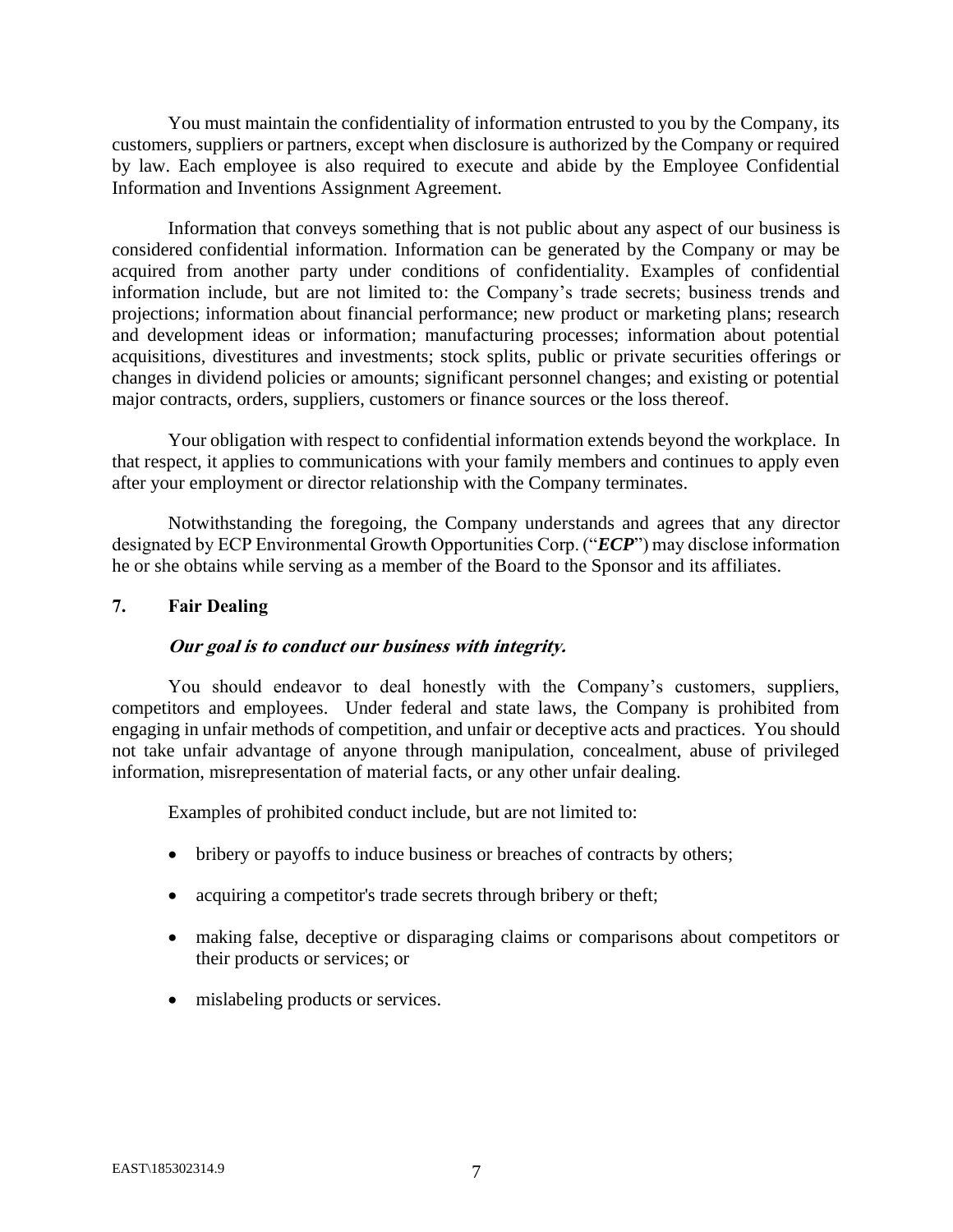### **8. Protection and Proper Use of Company Assets**

#### **You should endeavor to protect the Company's assets and ensure their proper use.**

Company assets, both tangible and intangible, are to be used only for legitimate business purposes of the Company and only by authorized employees or consultants. Intangible assets include intellectual property such as trade secrets, patents, trademarks and copyrights, business, marketing and service plans, engineering and manufacturing ideas, designs, databases, Company records, salary information, and any unpublished financial data and reports. Unauthorized alteration, destruction, use, disclosure or distribution of Company assets violates Company policy and this Code. Theft or waste of, or carelessness in using, these assets have a direct adverse impact on the Company's operations and profitability and will not be tolerated.

The Company provides computers, voice mail, electronic mail (e-mail) and Internet access to employees for the purpose of achieving the Company's business objectives. As a result, the Company has the right to access, reprint, publish, or retain any information created, sent or contained in any of the Company's computers or e-mail systems of any Company machine. You may not use e-mail, the Internet or voice mail for any illegal purpose or in any manner that is contrary to the Company's policies or the standards embodied in this Code.

You should not make copies of, resell or transfer copyrighted publications, including software, manuals, articles, books and databases being used in the Company, that were created by another entity and licensed to the Company, unless you are authorized to do so under the applicable license agreement. In no event should you load or use, on any Company computer, any software, third party content or database without receiving the prior written permission of your manager and the IT Department to do so. You must refrain from transferring any data or information to any Company computer other than for Company use. You may use a handheld computing device or mobile phone in connection with your work for the Company in accordance with the Company's employee handbook and related policies. If you should have any question as to what is permitted in this regard, please consult with Human Resources or the Company's Head of IT.

# **9. Reporting Violations of Company Policies and Receipt of Complaints Regarding Financial Reporting or Accounting Issues**

# **You should report any violation or suspected violation of this Code to the appropriate Company personnel or via the Company's anonymous and confidential reporting procedures.**

The Company's efforts to ensure observance of, and adherence to, the goals and policies outlined in this Code mandate that you promptly bring to the attention of your manager and/or a more senior employee of the Company, any material transaction, relationship, act, failure to act, occurrence or practice that you believe, in good faith, is inconsistent with, in violation of, or reasonably could be expected to give rise to a violation of, this Code. You should report any suspected violations of the Company's financial reporting obligations or any complaints or concerns about questionable accounting or auditing practices in accordance with the procedures set forth below.

Here are some approaches to handling your reporting obligations: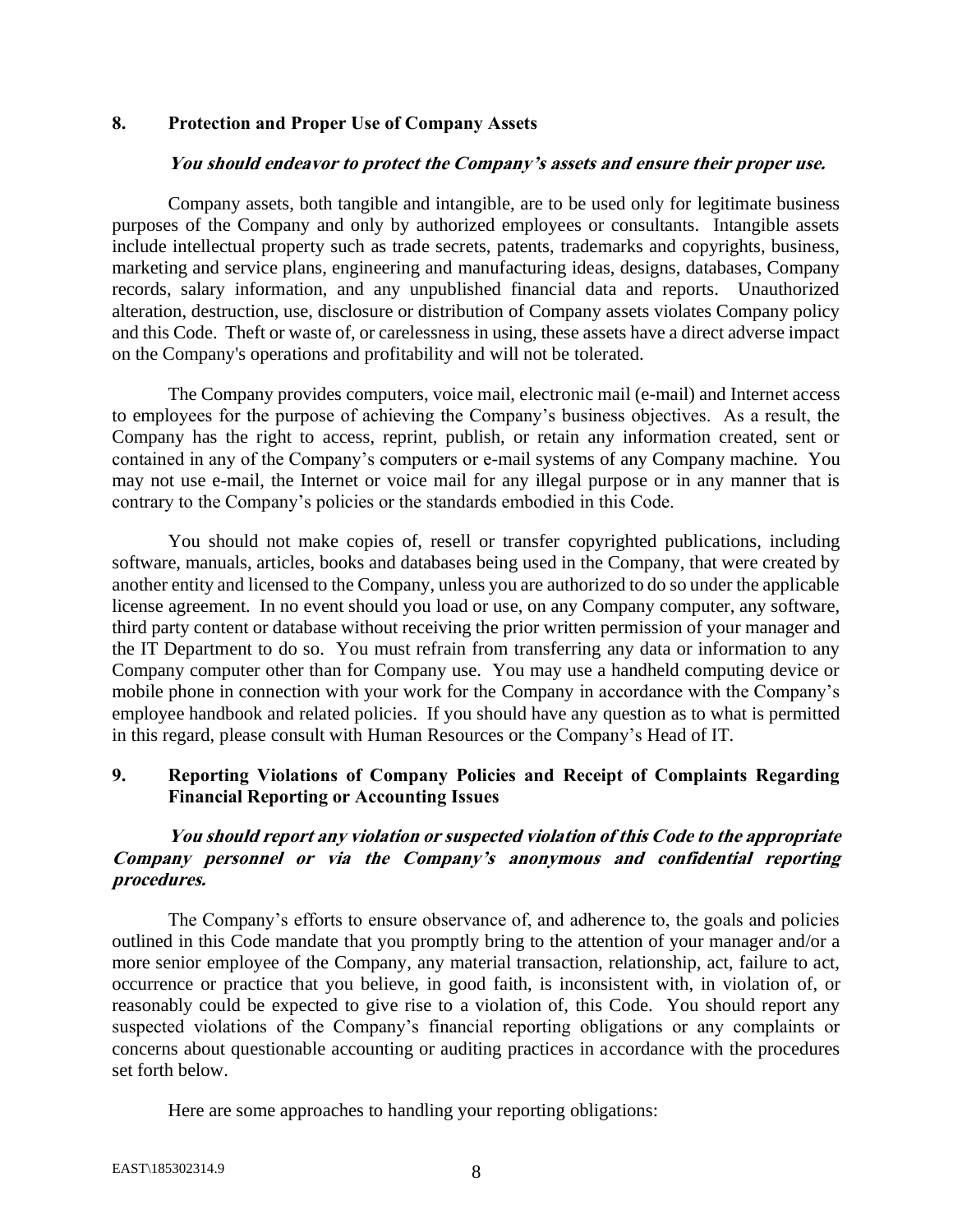- In the event you believe a violation of this Code, or a violation of applicable laws and/or governmental regulations, has occurred, or you have observed or become aware of conduct which appears to be contrary to this Code, immediately report the situation to your supervisor. Supervisors who receive any report of a suspected violation must report the matter to the General Counsel.
- If you have or receive notice of a complaint or concern regarding the Company's financial disclosure, accounting practices, internal accounting controls, auditing, or questionable accounting or auditing matters, you **must** immediately advise your supervisor.
- If you wish to report any such matters anonymously or confidentially, then you may do so as follows:
- Submit a report online at:<https://www.whistleblowerservices.com/FSRD>
- Call our toll-free Compliance Hotline at: 833-869-0480
	- Mail a description of the suspected violation or other complaint or concern to:

General Counsel Fast Radius, Inc. 113 N May Street Chicago, IL 60607

or

Audit Committee Chair Fast Radius, Inc. 113 N May Street Chicago, IL 60607

- Use common sense and good judgment; Act in good faith. You are expected to become familiar with and to understand the requirements of this Code. If you become aware of a suspected violation, do not try to investigate it or resolve it on your own. Please alert your supervisor or use the resources listed above to submit a suspected violation of this Code. Prompt disclosure to the appropriate parties is vital to ensuring a thorough and timely investigation and resolution. The circumstances should be reviewed by appropriate personnel as promptly as possible, and delay may affect the results of any investigation. A violation of this Code, or of applicable laws and/or governmental regulations, is a serious matter and could have legal implications. Allegations of such behavior are not taken lightly and should not be made to embarrass someone or put him or her in a false light. Reports of suspected violations should always be made in good faith.
- Internal investigation. When an alleged violation of this Code, applicable laws and/or governmental regulations is reported, the Company will take appropriate action in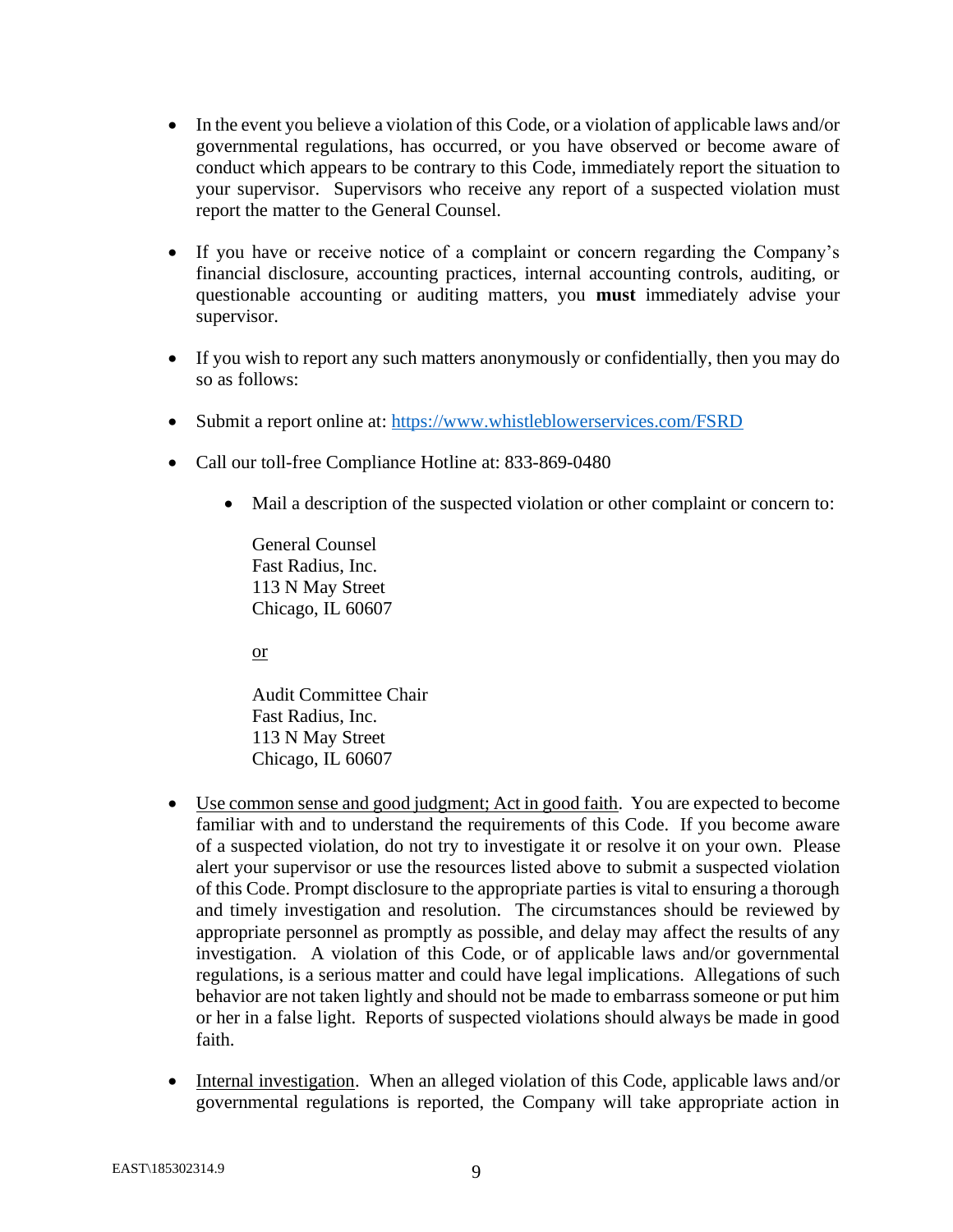accordance with the compliance procedures outlined in Section 10 of this Code. You are expected to cooperate in internal investigations of alleged misconduct or violations of this Code or of applicable laws or regulations.

• No fear of retaliation. The Company strictly prohibits discrimination, retaliation or harassment of any kind by any Company officer, director, employee or agent against any person who provides truthful information to a Company or law enforcement official concerning a possible violation of any law, regulation or Company policy, including this Code. Persons who discriminate, retaliate or harass may be subject to civil, criminal and administrative penalties, as well as disciplinary action, up to and including termination of employment. In cases in which you report a suspected violation in good faith and are not engaged in the questionable conduct, the Company will attempt to keep its discussions with you confidential to the extent reasonably possible. In the course of its investigation, the Company may find it necessary to share information with others on a "need to know" basis. No retaliation shall be taken against you for reporting alleged violations while acting in good faith.

### **10. Compliance Procedures**

The Company has established this Code as part of its overall policies and procedures. To the extent that other Company policies and procedures conflict with this Code, you should follow this Code. This Code applies to all Company directors and Company employees, including officers, in all locations.

This Code is based on the Company's core values, good business practices and applicable law. The existence of this Code, however, does not ensure that directors, officers and employees will comply with it or act in a legal and ethical manner. To achieve optimal legal and ethical behavior, individuals who are subject to this Code must know and understand this Code as it applies to them and as it applies to others. You must champion this Code and assist others in knowing and understanding it.

- Compliance. You are expected to become familiar with and understand the requirements of this Code. Most importantly, you must comply with it.
- CEO Responsibility. The Company's CEO shall be responsible for ensuring that this Code is established and effectively communicated to all employees, officers and directors. Although the day-to-day compliance issues will be the responsibility of the Company's managers, the CEO has ultimate accountability with respect to the overall implementation of and successful compliance with this Code.
- Corporate Compliance Management. The CEO shall select an employee to act as the Compliance Officer. The Compliance Officer is currently the Company's General Counsel. The Compliance Officer is charged with ensuring communication about, training on, monitoring of, and overall compliance with this Code. The Compliance Officer will, with the assistance and cooperation of the Company's officers, directors and managers, foster an atmosphere where employees are comfortable in communicating and/or reporting concerns and possible Code violations.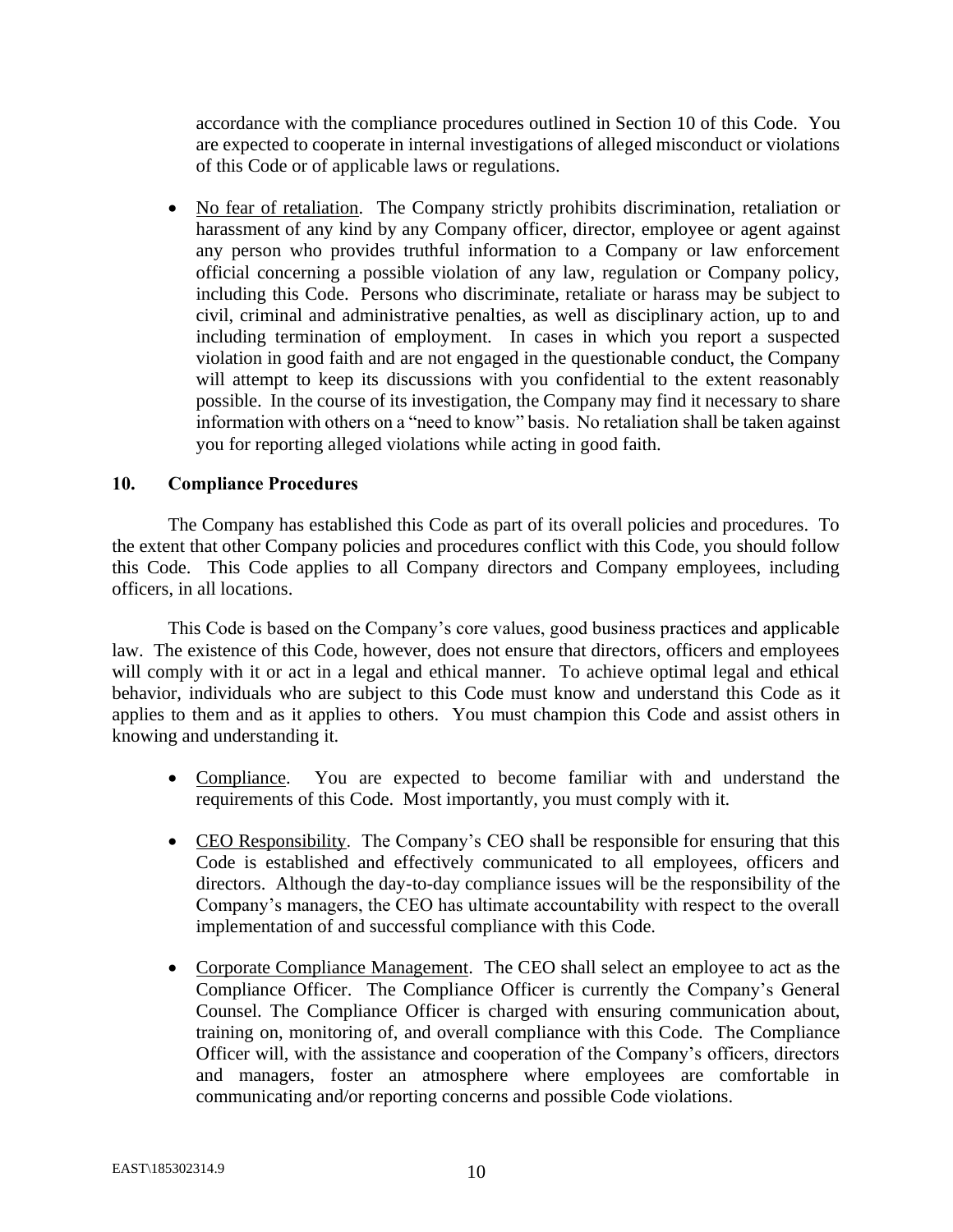- Internal Reporting of Violations. The Company's efforts to ensure observance of, and adherence to, the goals and policies outlined in this Code mandate that all employees, officers and directors of the Company report suspected violations in accordance with Section 9 of this Code.
- Screening of Employees. The Company shall exercise due diligence when hiring and promoting employees and, in particular, when conducting an employment search for a position involving the exercise of substantial discretionary authority, such as a member of the executive team, a senior management position or an employee with financial management responsibilities. The Company shall make reasonable inquiries into the background of each individual who is a candidate for such a position. All such inquiries shall be made in accordance with applicable law and good business practice.
- Access to this Code. The Company shall ensure that employees, officers and directors may access this Code on the Company's website. In addition, each current employee will be provided with a copy of this Code. New employees will receive a copy of this Code as part of their new hire information. From time to time, the Company will sponsor employee training programs in which this Code and other Company policies and procedures will be discussed.
- Monitoring. The officers of the Company shall be responsible for reviewing this Code with all of the Company's managers. In turn, the Company's managers with supervisory responsibilities should review this Code with their direct reports. Managers are the "go to" persons for employee questions and concerns relating to this Code, especially in the event of a potential violation. Managers or supervisors will immediately report any violations or allegations of violations to the Compliance Officer. Managers will work with the Compliance Officer in assessing areas of concern, potential violations, any needs for enhancement of this Code or remedial actions to effect this Code's policies and overall compliance with this Code and other related policies.
- Auditing. An internal audit team selected by the Audit Committee will be responsible for auditing the Company's compliance with this Code.
- Internal Investigation. When an alleged violation of this Code is reported, the Company shall take prompt and appropriate action in accordance with the law and regulations and otherwise consistent with good business practice. If the suspected violation appears to involve either a possible violation of law or an issue of significant corporate interest, or if the report involves a complaint or concern of any person, whether employee, a stockholder or other interested person regarding the Company's financial disclosure, internal accounting controls, questionable auditing or accounting matters or practices or other issues relating to the Company's accounting or auditing, then the manager or investigator should immediately notify the Compliance Officer, who, in turn, shall notify the Chair of the Audit Committee, as applicable. If a suspected violation involves any director or executive officer or if the suspected violation concerns any fraud, whether or not material, involving management or other employees who have a significant role in the Company's internal controls, any person who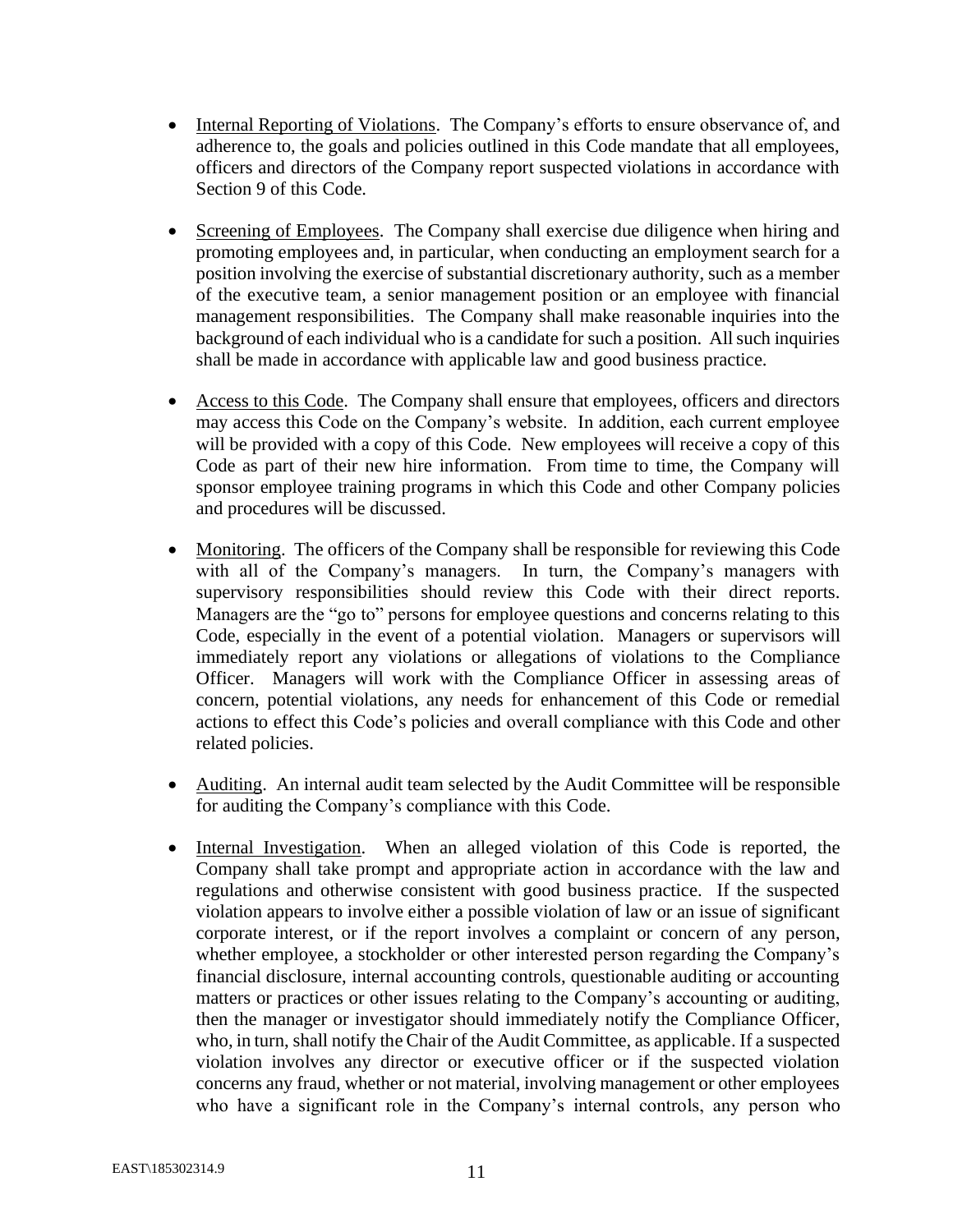received such report should immediately report the alleged violation to the Compliance Officer, if appropriate, the Chief Executive Officer and/or Chief Financial Officer, and, in every such case, the Chair of the Audit Committee. The Compliance Officer or the Chair of the Audit Committee, as applicable, shall assess the situation and determine the appropriate course of action. At a point in the process consistent with the need not to compromise the investigation, a person who is suspected of a violation shall be apprised of the alleged violation and shall have an opportunity to provide a response to the investigator.

- Disciplinary Actions. Subject to the following sentence, the Compliance Officer, after consultation with the Vice President of People, shall be responsible for implementing the appropriate disciplinary action in accordance with the Company's policies and procedures for any employee who is found to have violated this Code. If a violation has been reported to the Audit Committee or another committee of the Board, that committee shall be responsible for determining appropriate disciplinary action. Any violation of applicable law or any deviation from the standards embodied in this Code will result in disciplinary action, up to and including termination of employment. Any employee engaged in the exercise of substantial discretionary authority, including any Senior Officer, who is found to have engaged in a violation of law or unethical conduct in connection with the performance of their duties for the Company, shall be removed from their position and not assigned to any other position involving the exercise of substantial discretionary authority. In addition to imposing discipline upon employees involved in non-compliant conduct, the Company also will impose discipline, as appropriate, upon an employee's supervisor, if any, who directs or approves such employees' improper actions, or is aware of those actions but does not act appropriately to correct them, and upon other individuals who fail to report known non-compliant conduct. In addition to imposing its own discipline, the Company will bring any violations of law to the attention of appropriate law enforcement personnel.
- Retention of Reports and Complaints. All reports and complaints made to or received by the Compliance Officer or the Chair of the Audit Committee shall be logged into a record maintained for this purpose by the Compliance Officer and this record of such report shall be retained for five (5) years.
- Required Government Reporting. Whenever conduct occurs that requires a report to the government, the Compliance Officer shall be responsible for complying with such reporting requirements.
- Corrective Actions. Subject to the following sentence, in the event of a violation of this Code, the manager and the Compliance Officer should assess the situation to determine whether the violation demonstrates a problem that requires remedial action as to Company policies and procedures. If a violation has been reported to the Audit Committee or another committee of the Board, that committee shall be responsible for determining appropriate remedial or corrective actions. Such corrective action may include providing revised public disclosure, retraining Company employees, modifying Company policies and procedures, improving monitoring of compliance under existing procedures and other action necessary to detect similar non-compliant conduct and